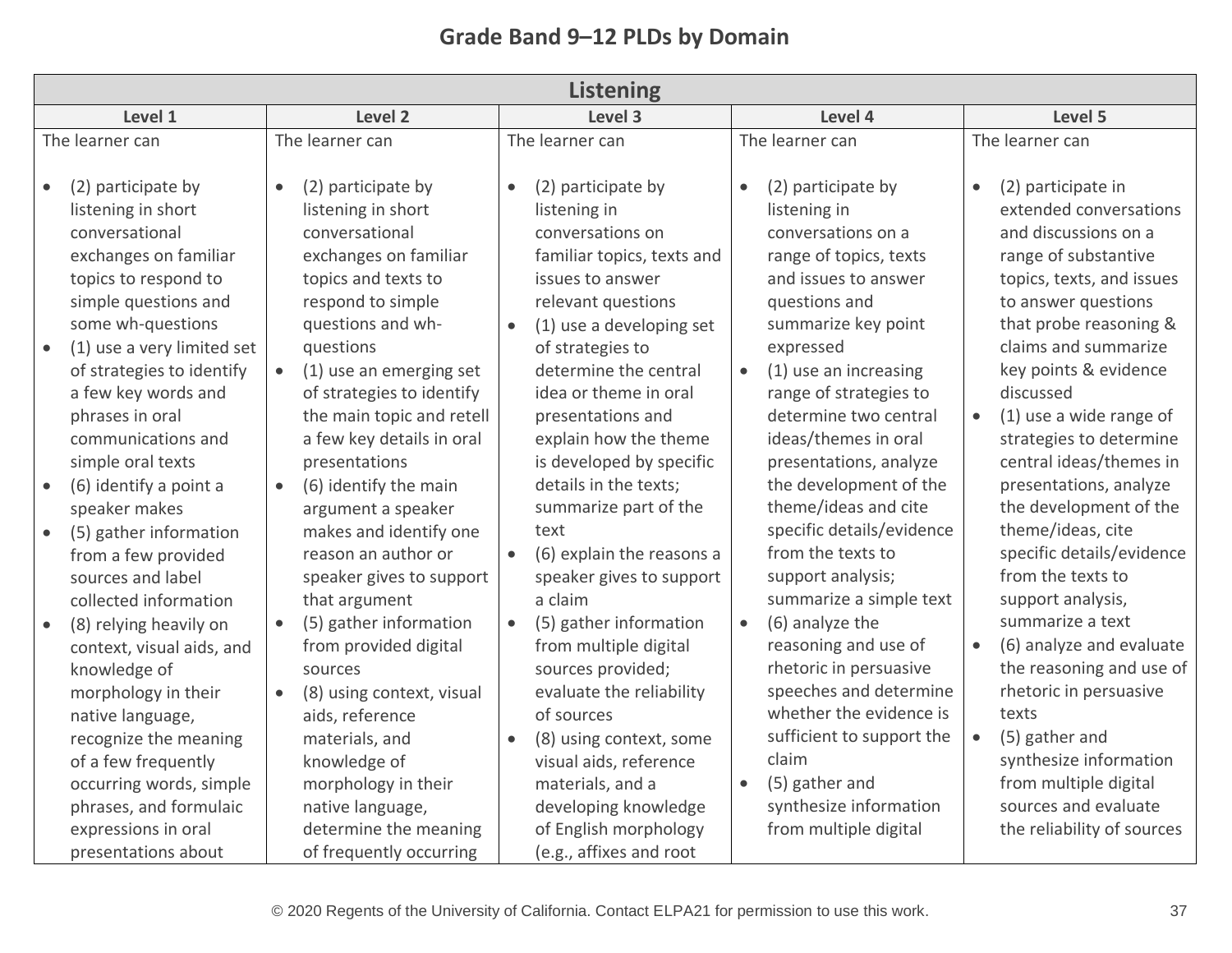| familiar topics,<br>experiences, or events | words, phrases, and<br>expressions in oral                        | words), determine the<br>meaning of general                                                                                                                                 | sources; evaluate the<br>reliability of sources                                                                                                                                                                                                                                                                                                                                                                     | (8) using context,<br>$\bullet$<br>complex visual aids,                                                                                                                                                                                                                                                                                    |
|--------------------------------------------|-------------------------------------------------------------------|-----------------------------------------------------------------------------------------------------------------------------------------------------------------------------|---------------------------------------------------------------------------------------------------------------------------------------------------------------------------------------------------------------------------------------------------------------------------------------------------------------------------------------------------------------------------------------------------------------------|--------------------------------------------------------------------------------------------------------------------------------------------------------------------------------------------------------------------------------------------------------------------------------------------------------------------------------------------|
|                                            | presentations about<br>familiar topics,<br>experiences, or events | academic and content-<br>specific words and<br>phrases and frequently<br>occurring expressions in<br>oral presentations about<br>familiar topics,<br>experiences, or events | (8) using context,<br>$\bullet$<br>increasingly complex<br>visual aids, reference<br>materials, and an<br>increasing knowledge of<br>English morphology,<br>determine the meaning<br>of general academic and<br>content-specific words<br>and phrases, figurative<br>language, and a growing<br>number of idiomatic<br>expressions in oral<br>presentations about a<br>variety of topics,<br>experiences, or events | reference materials, and<br>consistent knowledge of<br>English morphology,<br>determine the meaning<br>of general academic and<br>content-specific words<br>and phrases, figurative<br>language (e.g., irony,<br>hyperbole), and<br>idiomatic expressions in<br>oral presentations about<br>a variety of topics,<br>experiences, or events |

| <b>Reading</b>                                                                                                                                                                                                                                                                                                            |                                                                                                                                                                                                                                                                                                                                        |                                                                                                                                                                                                                                                                                                                                        |                                                                                                                                                                                                                                                                                                                                 |                                                                                                                                                                                                                                                                                                                                                |  |  |  |
|---------------------------------------------------------------------------------------------------------------------------------------------------------------------------------------------------------------------------------------------------------------------------------------------------------------------------|----------------------------------------------------------------------------------------------------------------------------------------------------------------------------------------------------------------------------------------------------------------------------------------------------------------------------------------|----------------------------------------------------------------------------------------------------------------------------------------------------------------------------------------------------------------------------------------------------------------------------------------------------------------------------------------|---------------------------------------------------------------------------------------------------------------------------------------------------------------------------------------------------------------------------------------------------------------------------------------------------------------------------------|------------------------------------------------------------------------------------------------------------------------------------------------------------------------------------------------------------------------------------------------------------------------------------------------------------------------------------------------|--|--|--|
| Level 1                                                                                                                                                                                                                                                                                                                   | Level 2                                                                                                                                                                                                                                                                                                                                | Level 3                                                                                                                                                                                                                                                                                                                                | Level 4                                                                                                                                                                                                                                                                                                                         | Level 5                                                                                                                                                                                                                                                                                                                                        |  |  |  |
| The learner can                                                                                                                                                                                                                                                                                                           | The learner can                                                                                                                                                                                                                                                                                                                        | The learner can                                                                                                                                                                                                                                                                                                                        | The learner can                                                                                                                                                                                                                                                                                                                 | The learner can                                                                                                                                                                                                                                                                                                                                |  |  |  |
| (2) participate in short<br>conversational and<br>written exchanges on<br>familiar topics,<br>presenting simple<br>information and<br>responding to simple<br>questions and some wh-<br>questions<br>(1) use a very limited set<br>of strategies to identify<br>a few key words and<br>phrases in simple<br>written texts | (2) participate in short<br>conversational and<br>written exchanges on<br>familiar topics and texts<br>to present information<br>and ideas and respond<br>to simple questions and<br>wh-questions<br>(1) use an emerging set<br>of strategies to identify<br>the main topic and retell<br>a few key details in<br>simple written texts | (2) participate in<br>$\bullet$<br>conversations,<br>discussions and<br>written exchanges on<br>familiar topics, texts<br>and issues to build on<br>the ideas of others and<br>express own ideas,<br>support points with<br>specific and relevant<br>evidence, ask and<br>answer relevant<br>questions and add<br>relevant information | (2) participate in<br>conversations, discussions<br>and written exchanges on<br>a range of topics, texts<br>and issues to build on the<br>ideas of others and clearly<br>express own ideas,<br>support points with<br>specific and relevant<br>evidence, and ask and<br>answer questions to<br>clarify ideas and<br>conclusions | (2) participate in<br>extended conversations,<br>discussions and written<br>exchanges on a range of<br>substantive topics, texts,<br>and issues using specific<br>and relevant evidence<br>to support own ideas<br>and build on the ideas of<br>others, clearly and<br>persuasively express<br>own ideas, and ask and<br>answer questions that |  |  |  |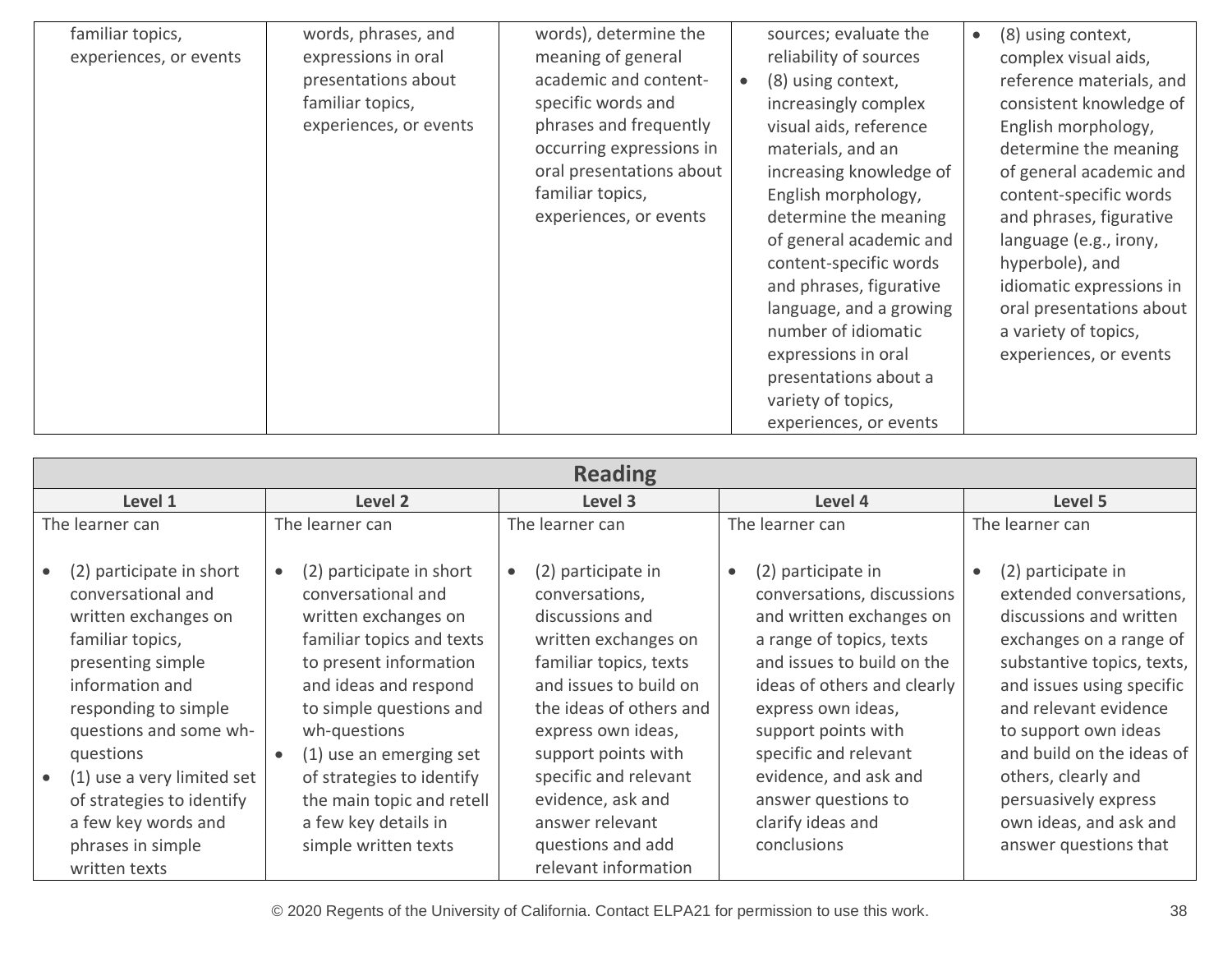| (6) identify a point an<br>author makes<br>(5) gather information<br>from a few provided<br>sources and label<br>collected information<br>(8) use context, visual<br>$\bullet$<br>aids and knowledge of<br>morphology in native<br>language to recognize<br>the meaning of a few<br>frequently occurring<br>words and simple<br>phrases in texts | $\bullet$ | (6) identify the main<br>argument an author<br>makes and identify one<br>reason an author or<br>speaker gives to support<br>that argument<br>(5) gather information<br>from provided sources<br>(5) record some data<br>and information<br>(8) use context, visual<br>aids, reference<br>materials, and a<br>knowledge of<br>morphology in native<br>language to determine<br>meaning of frequently<br>occurring words,<br>phrases, and<br>expressions in texts | $\bullet$<br>$\bullet$<br>$\bullet$<br>$\bullet$ | and evidence, and<br>restate some of the<br>key ideas expressed<br>(1) use a developing<br>set of strategies to<br>determine the central<br>idea or theme in<br>written texts and<br>explain how the theme<br>is developed by<br>specific details;<br>identify a summary of/<br>summarize part of the<br>text<br>(6) explain the reasons<br>an author gives to<br>support a claim; cite<br>textual evidence<br>(5) gather information<br>from multiple print<br>and digital sources<br>provided; evaluate the<br>reliability of sources<br>(2) summarize key<br>points expressed<br>(8) use context, visual<br>aids, reference<br>materials, and a<br>developing knowledge<br>of English morphology<br>to determine meaning<br>of words, phrases, and<br>frequently occurring<br>expressions in texts | $\bullet$<br>$\bullet$<br>$\bullet$ | (1) use an increasing<br>range of strategies to<br>determine two central<br>ideas/themes in written<br>texts, analyze the<br>development of the<br>theme/ideas, cite specific<br>details/evidence from the<br>texts to support analysis,<br>identify a summary<br>of/summarize a simple<br>text<br>(5) use search terms &<br>gather information from<br>multiple print and digital<br>sources; evaluate the<br>reliability of sources<br>(6) analyze the reasoning<br>and use of rhetoric in<br>persuasive texts and<br>determine whether the<br>evidence is sufficient to<br>support the claim<br>(6) cite textual evidence<br>to support<br>(2) summarize key points<br>expressed<br>(8) use context,<br>increasingly complex<br>visual aids, reference<br>materials and an<br>increasing knowledge of<br>English morphology to<br>determine meanings of<br>words, phrases, and some<br>idiomatic expressions in<br>texts | $\bullet$<br>$\bullet$<br>$\bullet$<br>$\bullet$ | probe reasoning and<br>claims<br>(1) use a wide range of<br>strategies to determine<br>central ideas/themes in<br>written texts, analyze<br>the development of the<br>theme/ideas, cite<br>specific details/evidence<br>from the texts to<br>support analysis,<br>identify a summary<br>of/summarize a text<br>(5) gather and<br>synthesize information<br>from multiple print and<br>digital sources; evaluate<br>the reliability of sources<br>(6) analyze and evaluate<br>the reasoning and use of<br>rhetoric in persuasive<br>texts and cite specific<br>textual evidence to<br>thoroughly support<br>summarize the key<br>points and evidence<br>discussed<br>(8) use context, complex<br>visual aids, reference<br>materials and consistent<br>knowledge of English<br>morphology to<br>determine meanings of<br>words, phrases,<br>figurative language, and<br>idiomatic expressions in<br>texts |
|--------------------------------------------------------------------------------------------------------------------------------------------------------------------------------------------------------------------------------------------------------------------------------------------------------------------------------------------------|-----------|-----------------------------------------------------------------------------------------------------------------------------------------------------------------------------------------------------------------------------------------------------------------------------------------------------------------------------------------------------------------------------------------------------------------------------------------------------------------|--------------------------------------------------|-------------------------------------------------------------------------------------------------------------------------------------------------------------------------------------------------------------------------------------------------------------------------------------------------------------------------------------------------------------------------------------------------------------------------------------------------------------------------------------------------------------------------------------------------------------------------------------------------------------------------------------------------------------------------------------------------------------------------------------------------------------------------------------------------------|-------------------------------------|-----------------------------------------------------------------------------------------------------------------------------------------------------------------------------------------------------------------------------------------------------------------------------------------------------------------------------------------------------------------------------------------------------------------------------------------------------------------------------------------------------------------------------------------------------------------------------------------------------------------------------------------------------------------------------------------------------------------------------------------------------------------------------------------------------------------------------------------------------------------------------------------------------------------------------|--------------------------------------------------|----------------------------------------------------------------------------------------------------------------------------------------------------------------------------------------------------------------------------------------------------------------------------------------------------------------------------------------------------------------------------------------------------------------------------------------------------------------------------------------------------------------------------------------------------------------------------------------------------------------------------------------------------------------------------------------------------------------------------------------------------------------------------------------------------------------------------------------------------------------------------------------------------------|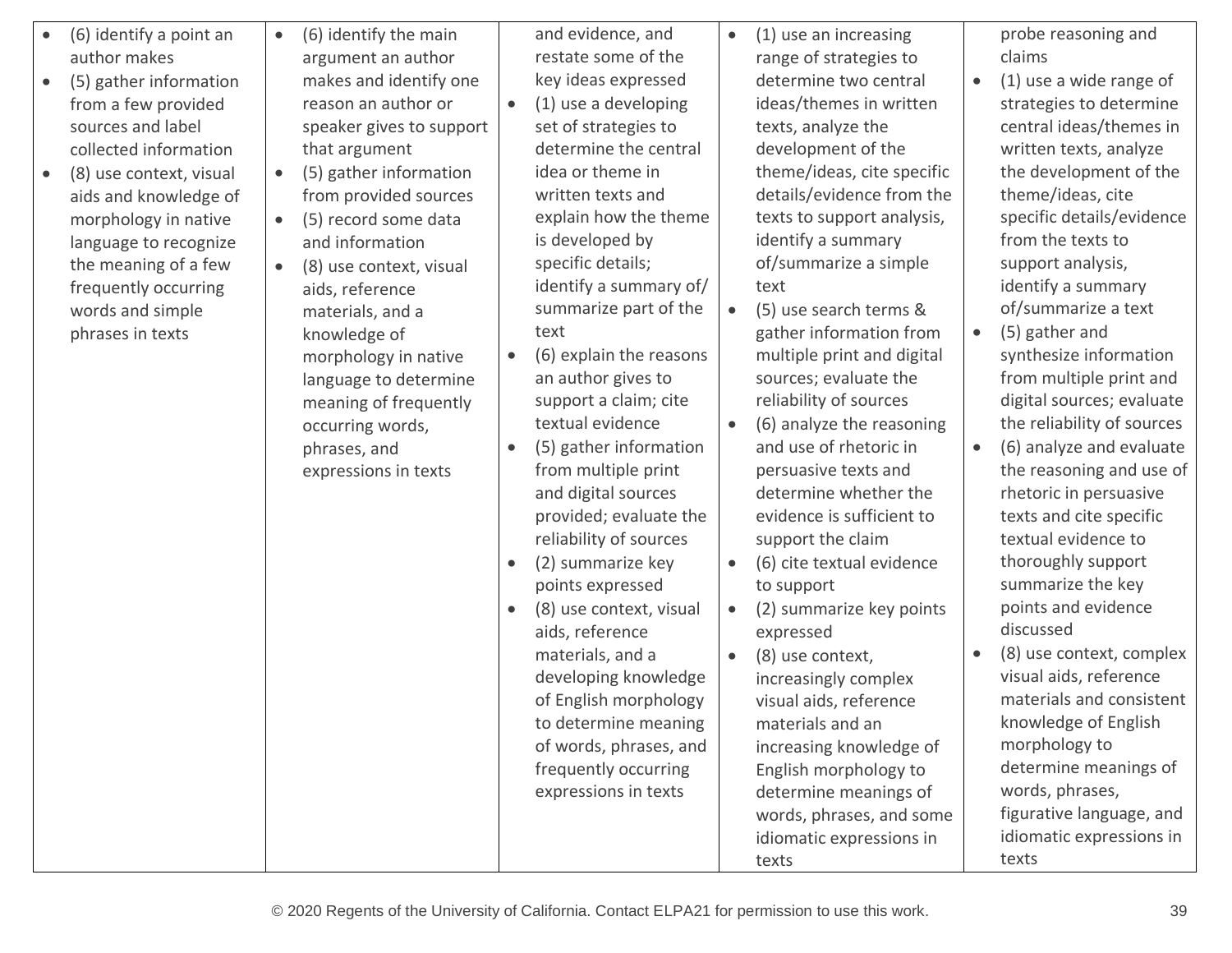| <b>Writing</b>                                                                                                                                                                                                                                                                                                                                                              |                                                                                                                                                                                                                                                                                                                                                                                                                         |                                                                                                                                                                                                                                                                                                                                                                                                                          |                                                                                                                                                                                                                                                                                                                                                                                                                                                                |                                                                                                                                                                                                                                                                                                                                                                                                                                                                         |  |  |  |
|-----------------------------------------------------------------------------------------------------------------------------------------------------------------------------------------------------------------------------------------------------------------------------------------------------------------------------------------------------------------------------|-------------------------------------------------------------------------------------------------------------------------------------------------------------------------------------------------------------------------------------------------------------------------------------------------------------------------------------------------------------------------------------------------------------------------|--------------------------------------------------------------------------------------------------------------------------------------------------------------------------------------------------------------------------------------------------------------------------------------------------------------------------------------------------------------------------------------------------------------------------|----------------------------------------------------------------------------------------------------------------------------------------------------------------------------------------------------------------------------------------------------------------------------------------------------------------------------------------------------------------------------------------------------------------------------------------------------------------|-------------------------------------------------------------------------------------------------------------------------------------------------------------------------------------------------------------------------------------------------------------------------------------------------------------------------------------------------------------------------------------------------------------------------------------------------------------------------|--|--|--|
| Level 1                                                                                                                                                                                                                                                                                                                                                                     | Level 2                                                                                                                                                                                                                                                                                                                                                                                                                 | Level 3                                                                                                                                                                                                                                                                                                                                                                                                                  | Level 4                                                                                                                                                                                                                                                                                                                                                                                                                                                        | Level 5                                                                                                                                                                                                                                                                                                                                                                                                                                                                 |  |  |  |
| The learner can<br>(2) participate in short<br>written exchanges on<br>familiar topics, texts,<br>and experiences,<br>presenting simple and<br>clear information;<br>respond to simple<br>questions and some wh-<br>questions<br>(4) express an opinion<br>about a familiar topic<br>(5) gather information<br>$\bullet$                                                    | The learner can<br>(2) participate in short<br>$\bullet$<br>written exchange on<br>familiar topics, texts,<br>experiences or events,<br>presenting ideas and<br>information; respond to<br>simple questions and<br>wh-questions<br>(4) construct a written<br>$\bullet$<br>claim about a familiar<br>topic and give a reason<br>to support the claim,                                                                   | The learner can<br>(2) participate in written<br>exchanges on familiar<br>topics and texts, adding<br>relevant information,<br>responding to questions<br>(4) introduce the topic<br>$\bullet$<br>and provide details,<br>reasons or facts, and<br>provide a concluding<br>statement<br>(4) construct written<br>$\bullet$<br>claims and express                                                                         | The learner can<br>(2) participate in written<br>$\bullet$<br>exchanges of<br>information, ideas and<br>analyses by expressing<br>own ideas, asking and<br>answering relevant<br>questions, and<br>paraphrasing key ideas<br>on a wide variety of<br>topics, texts and issues<br>(4) construct written<br>$\bullet$<br>claims about familiar                                                                                                                   | The learner can<br>(2) participate in<br>$\bullet$<br>extended written<br>exchanges of<br>information, ideas and<br>analyses on a variety of<br>substantive and<br>developed topics, texts,<br>and issues using<br>relevant evidence and a<br>wide variety of complex<br>academic and content-                                                                                                                                                                          |  |  |  |
| from provided sources<br>and label collected<br>information<br>(6) identify a main point<br>that an author or<br>speaker makes<br>(2) understand and<br>respond to simple<br>questions, and (9)<br>communicate simple<br>information about an<br>event or topic using a<br>narrow range of<br>vocabulary and simple<br>sentences with limit<br>control<br>(8) recognize the | (5) gather information<br>$\bullet$<br>from provided sources<br>and record some data<br>and information<br>(6) identifying the main<br>$\bullet$<br>point an author or<br>speaker makes to<br>support the argument<br>(10) produce simple and<br>$\bullet$<br>compound sentences<br>with support, adapting<br>language choices to task<br>and audience<br>(9) begin to use<br>frequently occurring<br>words and phrases | opinions about familiar<br>topics and provide<br>several supporting<br>reasons or facts in a<br>logical order with a<br>beginning, middle and<br>end, (9) using common<br>transition words and<br>phrases to connect<br>ideas<br>(6) explain the<br>$\bullet$<br>argument an author or<br>speaker makes and<br>distinguish between<br>claims that are<br>supported by reasons<br>and evidence, and those<br>that are not | topics and texts, with<br>sufficient supporting<br>reasons or facts with a<br>beginning, middle and<br>end, with sufficient<br>reasons and facts to<br>support the claim<br>(6) analyze written<br>$\bullet$<br>arguments and specific<br>claims made in texts or<br>speech and determine if<br>the evidence is<br>sufficient to support the<br>claims<br>(5) gather information<br>from multiple print and<br>digital sources provided<br>and label collected | specific words to clearly<br>and persuasively<br>express own ideas<br>(4) construct<br>$\bullet$<br>substantive claims with<br>effective sequencing,<br>introduction and<br>concluding statement,<br>on a variety of topics,<br>with a high level of<br>reason and evidence to<br>support the claim and to<br>refute the counter claim<br>(6) analyze and<br>$\bullet$<br>integrate information<br>into clearly organized<br>text; summarize key<br>points and evidence |  |  |  |
| meaning of some words                                                                                                                                                                                                                                                                                                                                                       |                                                                                                                                                                                                                                                                                                                                                                                                                         | (5) gather information<br>from multiple print and                                                                                                                                                                                                                                                                                                                                                                        | information                                                                                                                                                                                                                                                                                                                                                                                                                                                    | discussed; ask and<br>answer questions to<br>probe reasoning                                                                                                                                                                                                                                                                                                                                                                                                            |  |  |  |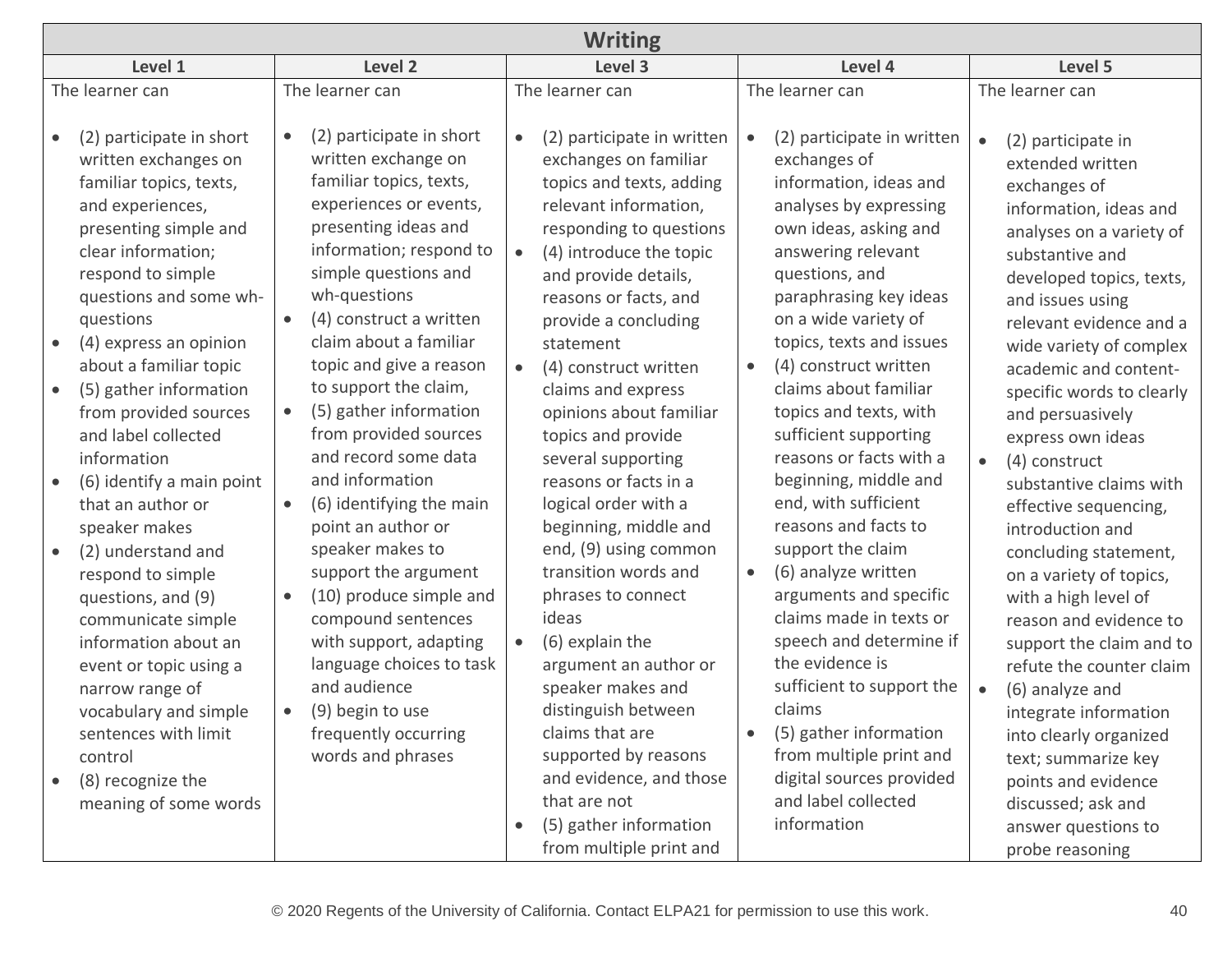| digital sources provided,<br>cite sources and<br>summarize or<br>paraphrase<br>observations, ideas and<br>information<br>(10) use an increasing<br>number of general<br>academic and content-<br>specific words and<br>phrases in short written<br>texts that shows<br>developing style and<br>tone | (10) use standard<br>(5) gather and<br>$\bullet$<br>English to accurately<br>synthesize information<br>communicate in writing<br>from multiple sources,<br>using compound and<br>cite sources<br>complex sentences,<br>appropriately; cite<br>specific textual evidence<br>including transitional<br>words and phrases,<br>to support analysis<br>adapting language to<br>(10) use standard<br>$\bullet$<br>purpose, task and<br>English to accurately<br>audience<br>communicate in writing<br>using an appropriate<br>style and tone,<br>producing and<br>expanding simple,<br>compound and complex<br>sentences, adapting<br>language with ease to<br>the purpose, task and<br>audience |
|-----------------------------------------------------------------------------------------------------------------------------------------------------------------------------------------------------------------------------------------------------------------------------------------------------|--------------------------------------------------------------------------------------------------------------------------------------------------------------------------------------------------------------------------------------------------------------------------------------------------------------------------------------------------------------------------------------------------------------------------------------------------------------------------------------------------------------------------------------------------------------------------------------------------------------------------------------------------------------------------------------------|
|-----------------------------------------------------------------------------------------------------------------------------------------------------------------------------------------------------------------------------------------------------------------------------------------------------|--------------------------------------------------------------------------------------------------------------------------------------------------------------------------------------------------------------------------------------------------------------------------------------------------------------------------------------------------------------------------------------------------------------------------------------------------------------------------------------------------------------------------------------------------------------------------------------------------------------------------------------------------------------------------------------------|

| <b>Speaking</b>                                                                                                                                                                                                                                                                                                                                   |                                                                                                                                                                                                                                                                                       |                                                                                                                                                                                                                                                                                                                     |                                                                                                                                                                                                                                                                                                    |                                                                                                                                                                                                                                                                                                                                                             |  |  |  |
|---------------------------------------------------------------------------------------------------------------------------------------------------------------------------------------------------------------------------------------------------------------------------------------------------------------------------------------------------|---------------------------------------------------------------------------------------------------------------------------------------------------------------------------------------------------------------------------------------------------------------------------------------|---------------------------------------------------------------------------------------------------------------------------------------------------------------------------------------------------------------------------------------------------------------------------------------------------------------------|----------------------------------------------------------------------------------------------------------------------------------------------------------------------------------------------------------------------------------------------------------------------------------------------------|-------------------------------------------------------------------------------------------------------------------------------------------------------------------------------------------------------------------------------------------------------------------------------------------------------------------------------------------------------------|--|--|--|
| Level 2<br>Level 1                                                                                                                                                                                                                                                                                                                                | Level 3                                                                                                                                                                                                                                                                               | Level 4                                                                                                                                                                                                                                                                                                             | Level 5                                                                                                                                                                                                                                                                                            |                                                                                                                                                                                                                                                                                                                                                             |  |  |  |
| The learner can<br>The learner can                                                                                                                                                                                                                                                                                                                | The learner can                                                                                                                                                                                                                                                                       |                                                                                                                                                                                                                                                                                                                     | The learner can                                                                                                                                                                                                                                                                                    | The learner can                                                                                                                                                                                                                                                                                                                                             |  |  |  |
| (3) communicate simple<br>information about<br>familiar texts, topics,<br>texts, topics,<br>and experiences to<br>participate in short<br>conversational<br>exchanges; (2) respond<br>to simple questions and<br>conversational<br>some wh- questions; (4)<br>express an opinion<br>(5) label collected<br>information,<br>experiences, or events | (3) communicate simple<br>messages about familiar<br>experiences or events to<br>deliver short oral<br>presentations; (2)<br>participate in short<br>exchanges; (3) deliver<br>short oral presentations,<br>include an intro and 1-2<br>facts or ideas and a<br>concluding statement; | (2) communicate about<br>$\bullet$<br>familiar texts, topics,<br>experiences to<br>participate in<br>conversations/<br>discussions; build on<br>others' ideas; add own<br>comments & relevant<br>info/evidence; (3)<br>deliver short oral<br>presentations; present a<br>few facts/details;<br>include an intro and | (2) communicate<br>variety of texts, topics,<br>experiences to<br>participate in<br>conversations/<br>discussions; build on<br>others' ideas and<br>clearly express own<br>ideas; (3) deliver oral<br>presentations; add<br>relevant info; introduce<br>and develop topic &<br>provide conclusion; | (2) communicate about a<br>$\bullet$<br>variety of texts, topics,<br>experiences and issues<br>to participate in<br>extended conversations/<br>discussions; build on<br>others' ideas and clearly<br>express own ideas and<br>cite specifics; summarize<br>and reflect on key ideas;<br>(3) deliver oral<br>presentations with<br>relevant details; include |  |  |  |

© 2020 Regents of the University of California. Contact ELPA21 for permission to use this work. 41